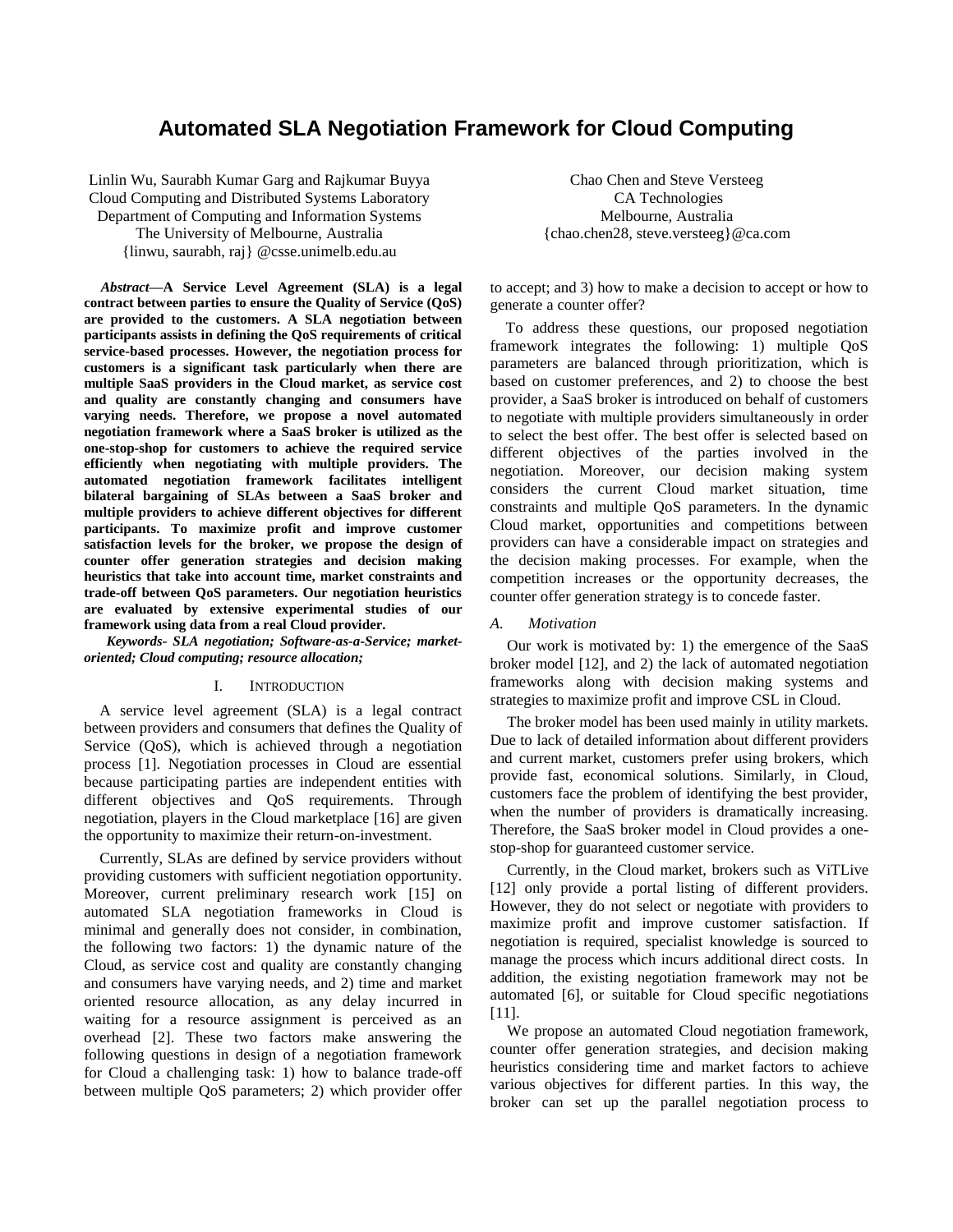maximize profit or the CSL. Our proposed negotiation framework can be extended for any layer (e.g. Platform-as-a-Service, and Infrastructure-as-a-Service) in both private and public Cloud. For public Cloud, SaaS providers can use brokers" strategies and Infrastructure providers can use providers" strategies. For private Cloud, the resource user could use broker"s strategies and resource venders could use provider"s strategies.

# *B. Contributions*

 The key contributions of this paper are: 1) a novel negotiation framework for Cloud along with decision making heuristics to achieve different objectives and strategies considering both time and market factors for counter offer generation, and 2) a prototype of our framework which is implemented proposed decision making heuristics and strategies, and compared with the latest best approach proposed by Zulkernine and Martin [\[9\].](#page-7-7) The experimental results demonstrate that our approach generates up to 50% increased profit and about a 60% customer satisfaction level (CSL) improvement for brokers over the base heuristic.

# II. AUTOMATED NEGOTIATION FRAMEWORK

In order to design an automated negotiation framework in Cloud, it is important to define negotiation objectives, processes, and strategies.

# *A. Framework Components*

The main components in our negotiation framework are: Customer Agent (CA), Broker Coordinator Agent (BCA), Provider Agent (PA), IaaS Provider, SLA Generator, Directory, Policy Database (PD), and Knowledge Base (KB). **Customer Agent:** Represents a customer that submits requests for software services and registers their QoS requirements into PD.



Figure 1: Negotiation Framework High Level Architecture **Broker Coordinator Agent**: Represents the broker by receiving customer requests and negotiates with providers to

achieve business objectives. It includes **Negotiation Policy Translator (NPT), Negotiation Engine (NE),** and **Decision Making System (DMS)**.

Negotiation Policy Translator: Maps customer's QoS parameters to provider level parameters.

**Negotiation Engine:** Includes workflows which use negotiation strategies during the negotiation process.

**Decision Making System:** Uses decision making heuristics to update the negotiation status.

**Provider Agent:** Represents the provider. PA could include the third party monitoring system to update the provider"s dynamic information. Although out of the scope of this paper, systems and processes can be implemented to monitor and measure provider capabilities.

**The SLA Generator:** When the negotiation has been successfully completed, the SLA Generator creates an SLA between the customer and the provider using templates retrieved from the KB. The template includes specified Service Level Objectives (SLOs) according to the QoS (SLA excludes any general legal terms and conditions).

The Directory: The repository stores the providers' registered service information.

**The Policy DB:** The repository stores QoS terms that both providers and customers understand.

**The Knowledge Base:** The repository stores negotiation strategies and SLA templates.

This paper focus on two main components: the NE, by proposing strategies considering both time and market, and the DMS, by proposing heuristics for different objectives.

# *B. System Scenario*

We consider three entities: consumers, SaaS brokers and SaaS providers. Each consumer *c* submits a service request to the SaaS broker, who leases software services from SaaS providers. The **customer** *c* requests services with the following attributes:

- $\bullet$  Budget  $B_c$ : the maximum price a customer can afford.
- Software service set *SRb:* the service editions.
- The service start time  $t_{ss}$ : the latest service available time for a customer *c*.
- The contract length indicates the period of service usage *conLength*, so that customer *c* must be able to use software service within the contract term.
- The service refresh time  $t_r$ : time it takes a query operation to be executed in a software service.
- The service process time  $t_p$ : the maximum time for a consumer *c* to wait for completing a transaction.
- The service availability *avai:* the minimum availability that the customer requires.
- The expected discount percentage for budget *σ*: the percentage a customer can save from their actual budget.
- The preference level of each QoS parameter *γ*: the absolute importance level which varies (0, 1].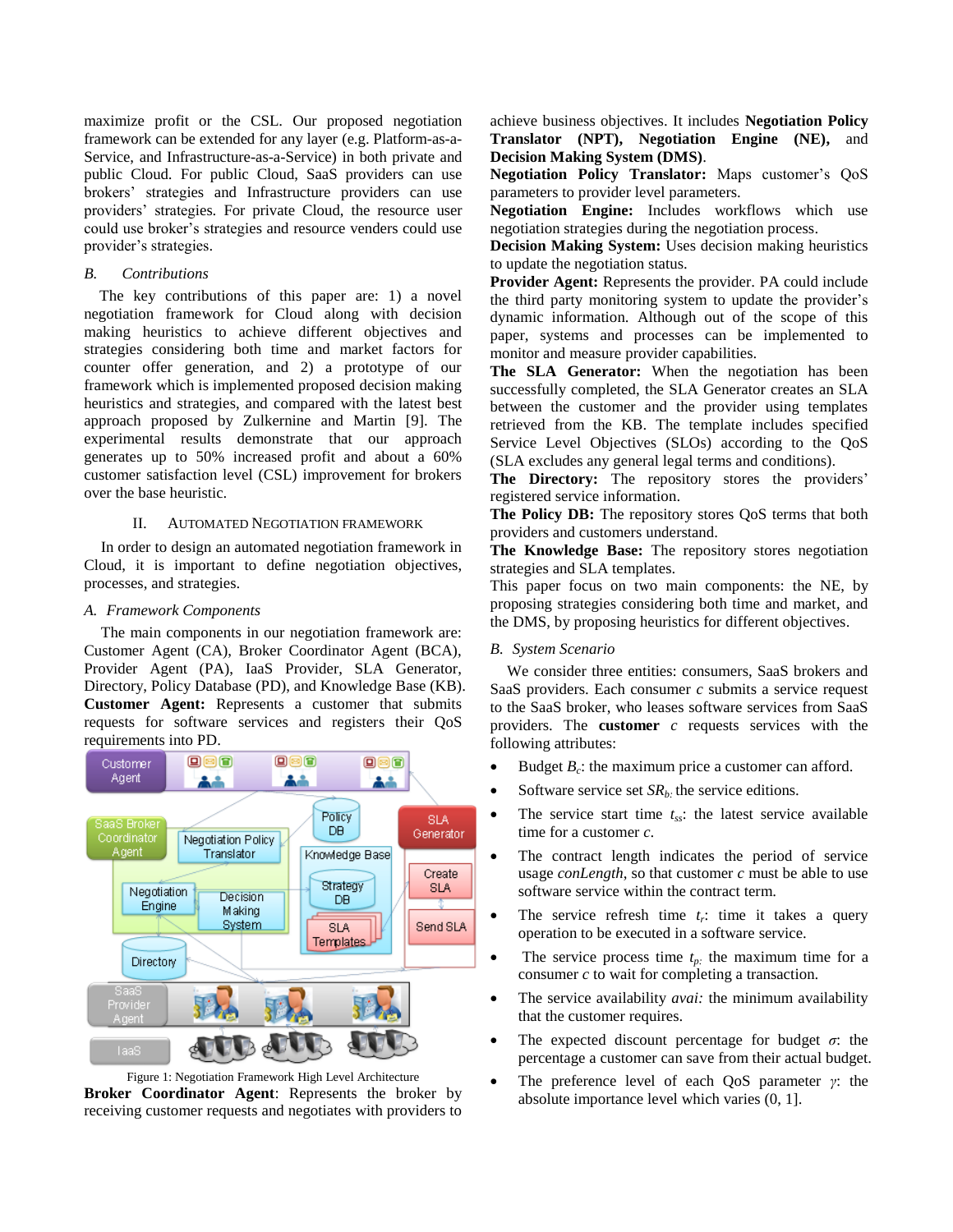**The broker** receives the customer request and calculates the expected budget, expected refresh time, process time, and availability. These expected values are the **best** values that the broker expects to provide to the customer and they will be proposed to providers in the quote request process. If providers cannot fulfil these expected values, the broker will adjust the expected value up to the customer requested value during the negotiation process. The broker always seeks to secure the expected value from provider.

Each **provider** offers the same or different types of services. The provider can host or lease infrastructure services from  $3<sup>rd</sup>$  party IaaS providers.

# *C. Negotiation Objectives*

 In sophisticated markets, the negotiation objective is not only price but also other elements such as quality, reliability of supply, or the creation of long-term relationships. We consider multiple objectives including cost, refresh time, process time and availability. The main objectives for a customer, a SaaS broker and a provider are:

- **Customer**: minimize price and guaranteed QoS within expected timeline.
- **SaaS Broker**: maximize profit from the margin between the customer's budget and the providers' negotiated price.
- **SaaS Provider**: maximize profit by accepting as many requests as possible to enlarge market share.
	- *1) Mathematical Models*

*a) SaaS Broker*

 The broker"s actual budget *maxB<sup>c</sup>* for serving a customer  $c$  depends on the customer's budget  $B_c$  and the customer expected discount percentage σ for budget.

$$
maxB_c = B_c \times (1 - \sigma) \tag{1}
$$

 The initial budget proposed to all providers is the expected budget  $expB_c$ , which is based on the  $maxB_c$  and the broker's expected margin *margin<sup>c</sup>* :

$$
expBc=max Bc \times (1-maginc)
$$
 (2)

The profit of broker *b* gained from serving customer *c* depends on the *B<sup>c</sup>* and the best provider"s price *pricep*.

$$
Prof_b = maxB_c - price_p \tag{3}
$$

In the following sections, a QoS parameter shall also be referred to as an "Issue". The  $\delta_i$  represents the expected improvement percentage for an issue. Therefore, the *CSL* is reflected by these Issues, which are service refresh time, process time and availability.

The expected refresh time *expT<sup>r</sup>* depends on the customer requested refresh time  $t_r$  and the improvement percentage for refresh time  $\delta_r$ . The  $expT_r$  changes during the negotiation process up to *t<sup>r</sup>* .

$$
expT_r = t_r \times (1 - \delta_r) \tag{4}
$$

The customer requested service process time *t<sup>p</sup>* and the improvement percentage for process time  $\delta_p$  impact the expected process time  $expT_p$  and varies during the negotiation process up to the *tp.*

$$
expT_p = t_p \times (1 - \delta_p) \tag{5}
$$

 The expected availability *expAvai* depends on the customer requested service availability *avai* and the improvement percentage of availability  $\delta_a$ .

$$
expAvai = avai \times (1 + \delta_a)
$$
 (6)

The CSL of an individual Issue  $csl_i$  depends on the variation between the current proposed value from provider *current*<sup> $V_i$ </sup> and the broker expected value  $\exp V_i$ . The parameter  $U$  is a value to guarantee that  $csl<sub>i</sub>$  lies in the interval [0, 1].

$$
csl_i = \frac{currentV_i - expV_i}{expV_i} \times U
$$
 (7)

The total customer satisfaction level *CSL<sup>c</sup>* , where *i*  represents the individual issue, *I* indicates all Issues, *γ<sup>i</sup>* indicates the importance level of the Issue *i*, and the *csl<sup>i</sup>* .

$$
CSL_c = \sum_{i=0}^{I} \gamma_i \times csI_i
$$
 (8)

*b) SaaS Provider*

The provider's service price is based on the provider's cost *cost<sup>p</sup>* and expected margin *expMaginp*. Different providers calculate price differently. The general equation for a provider to calculate price is proposed below.

$$
price_p = \cos t_p + \exp M \alpha \sin_p \tag{9}
$$

The  $cost_p$  depends on the base cost  $baseCost_p$  (such as infrastructure cost, admin cost, software cost) and the relevant cost of satisfying each Issue *i*, where  $i \in I$ . Take availability as an example. To provide a higher availability than what currently exists, it may cost extra for the provider to buy another server as a mirror server. This extra cost is the relevant cost for satisfying availability.

$$
cost_p = baseCost_p + \sum_{i=0}^{I} \cos t(i)
$$
 (10)

### *D. Negotiation Process*

 The negotiation process includes the *Negotiation Policy Specification* and the *Negotiation Protocols* used in our framework which are detailed in **Appendix A**. The negotiation policy specifications used to specify QoS parameters are briefly discussed below.

*a)QoS Model:* Various participants using different terms is one of the critical challenges in SLA negotiation [\[14\].](#page-7-8) In our framework, a QoS model defines a set of QoS dimensions, which represent specific quality aspects of a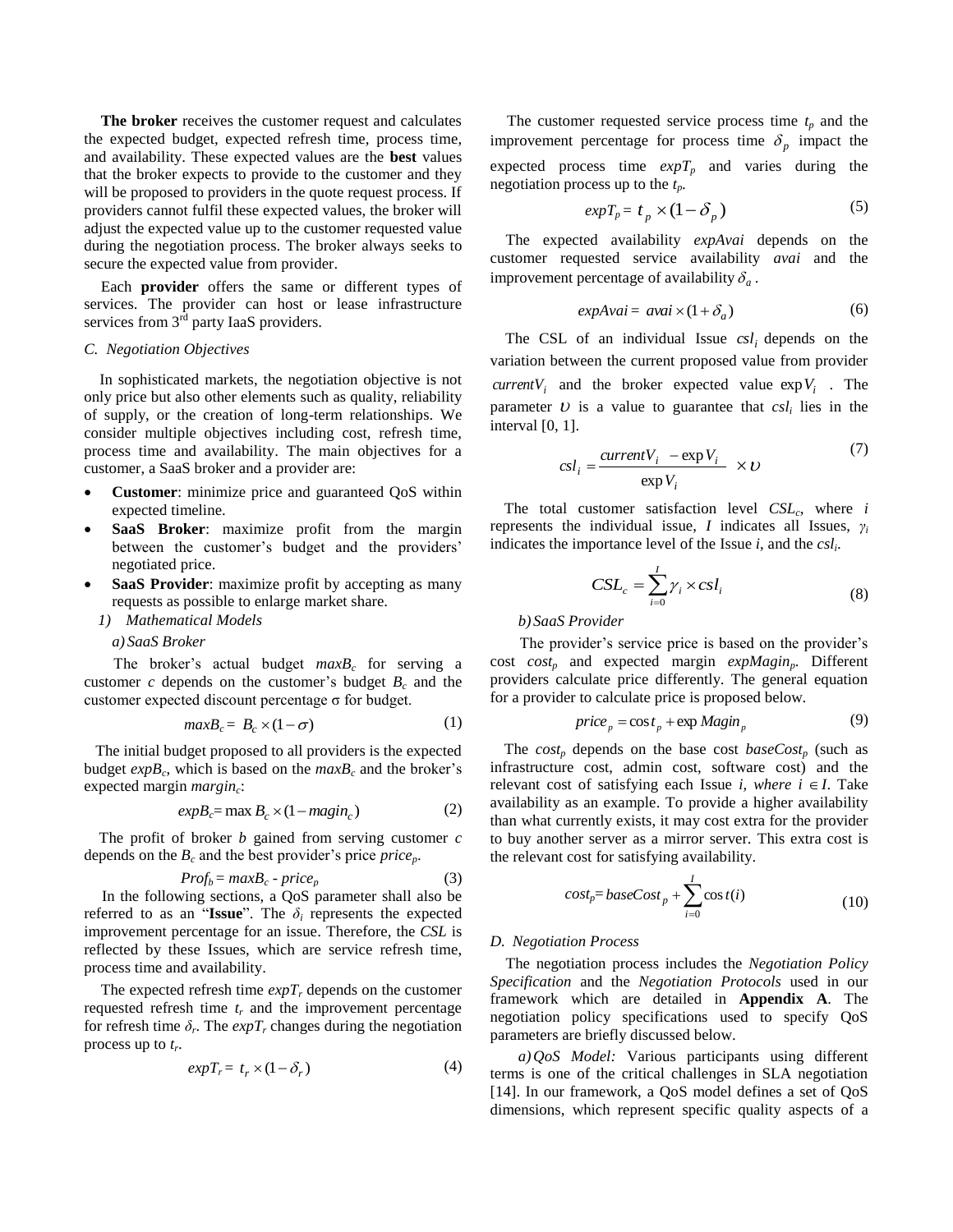service (e.g. availability is a QoS dimension). The QoS model is shared among service consumers and providers. Thus, they have a common understanding of the QoS attributes in relation to how these attributes are defined and measured. For existing service providers and consumers using different terms, transformations are necessary and can be challenging in practice due to overlapping semantics, which is out of the scope of this paper. In this paper, we consider the following QoS dimensions – price, refresh time, process time and availability. These dimensions are widely used and domain-independent. Our QoS model can be easily extended to include other QoS dimensions.

*b)Negotiation Protocol:* The negotiation protocol refers to a set of rules, steps or sequences during the negotiation process, aiming at SLA establishment. It covers the negotiation status (propose offer, accept/reject offer, and terminate negotiation), which can be updated during the negotiation process. It is common to characterize negotiations by their settings: bilateral, one-to-many, or many-to-many. In this paper we focus on the one-to-many bargaining scenario, where we consider three types of agents (customer agent, broker coordinator agent and provider agent). A broker agent negotiates with many provider agents in a bilateral fashion.

# *E. Decision Making System*

 In the negotiation process, the action that a participant performs is determined by a decision making system. In the decision making system, three main questions need to be answered: 1) how to evaluate the offer; 2) what actions to take: accept, reject or generate counter offer; and 3) how to generate counter offer? We design negotiation heuristics to answer them from the broker and provider's perspectives.

# *a) Broker*

After **BCA** requests quotes from all PAs, each PA proposes an initial offer to the BCA, which selects the best offer and makes a decision. If the decision is to propose a counter offer, then the new counter offer will be proposed to all PAs. The best offer is selected based on different objectives. We consider cost-benefit objectives as follows:

- **Minimum cost**: selects the offer with the lowest price first and then the highest cumulative CSL for all QoS.
- **Maximize CSL**: selects the offer with the highest cumulative CSL for all QoS first and then the lowest price.

| Table 2. The <i>Mincost</i> Heuristic  |  |
|----------------------------------------|--|
| $W(4,1,1, \ldots, D(A), 1, \ldots, D)$ |  |

| <b>Conditions</b>                      | Within BCA's expB                                                            | Exceed BCA's expB                                                                  |
|----------------------------------------|------------------------------------------------------------------------------|------------------------------------------------------------------------------------|
| All OoS<br>parameters<br>are satisfied | If deadline condition<br>is urgent, agree.<br>Otherwise<br>decrease<br>expB. | If expB is less than actual<br>budget, then increase expB.<br>Otherwise reject.    |
| Not all OoS<br>are satisfied           | Satisfy all parameters<br>and reduce expB.                                   | Satisfy all<br>by<br>parameters<br>negotiating on minimal (not<br>desired) values. |

| Table 3. The <i>Maxcsl</i> Heuristic |  |
|--------------------------------------|--|
|--------------------------------------|--|

| <b>Conditions</b>                      | Within BCA's expB                                                                                                                 | <b>Exceed BCA's expB</b>                                                                   |
|----------------------------------------|-----------------------------------------------------------------------------------------------------------------------------------|--------------------------------------------------------------------------------------------|
| all OoS<br>parameters<br>are satisfied | If deadline condition is<br>urgent, agree.<br>Otherwise decreases the<br>preference<br>least<br>parameter to decrease<br>$expB$ . | Decreases the value<br>parameters, which are better<br>than expected to decrease<br>price. |
| Not all OoS<br>are satisfied           | Satisfy all parameters<br>and increases expB.                                                                                     | Increases expB.                                                                            |

 After selecting the best offer, the broker needs to decide how to deal with the selected best offer. One of three actions can be adopted: accept, reject or generate counter offer according to negotiation heuristics. We design two broker negotiation heuristics (*mincost* heuristic and *maxcsl* heuristic) to decide which action to take according to different objectives.

 In these two heuristics (Table 2, 3), cost and other Issue values are calculated using negotiation strategy functions, where the most desired and the minimal acceptable values for each Issue are considered for the broker.

In both decision making heuristics, two criteria is used to evaluate the offer: 1) weather offer is within BCA"s expected budget: whether the service price offered by provider *price<sub>p</sub>* is less than the broker's expected budget *expB*, and 2) whether all QoS parameters are satisfied.

The above two criteria generate four combined conditions. For each condition, the decision making heuristics guide the broker to make different decisions on which Issue requires adjustment. There are two factors that require consideration when making adjustments. Firstly, trade-off between cost and QoS parameters depends on the objective. Secondly, when the broker must concede on QoS parameters, it always adjusts the least preferred parameter. After the broker decides which Issue to adjust, the new value of the Issue is calculated. The time complexity of these heuristics is *O(CPI)* depending on the number of customers (*C*), the number of providers (*P*) and the number of Issues (*I*).

# *b) Provider*

The provider's objective is to maximize profit by accepting as many requests as possible. Therefore, the provider does not reject requests but continues to negotiate with each broker until negotiations have ended. Table 4 shows the provider"s decision making heuristic.

| <b>Conditions</b>                      | Within BCA's expB                                                                                                       | Exceed BCA's expB                                                                                   |
|----------------------------------------|-------------------------------------------------------------------------------------------------------------------------|-----------------------------------------------------------------------------------------------------|
| All OoS<br>parameters are<br>satisfied | If deadline condition is<br>urgent, agree.<br>Otherwise decrease the<br>least preference parameter<br>to decrease expB. | If expB is less than<br>budget,<br>actual<br>increase expB.<br>Otherwise decrease<br>the QoS value. |
| Not all OoS are<br>satisfied           | Satisfy all parameters and<br>increase price.                                                                           | Increase price.                                                                                     |

Table 4. Provider"s Decision Making Heuristic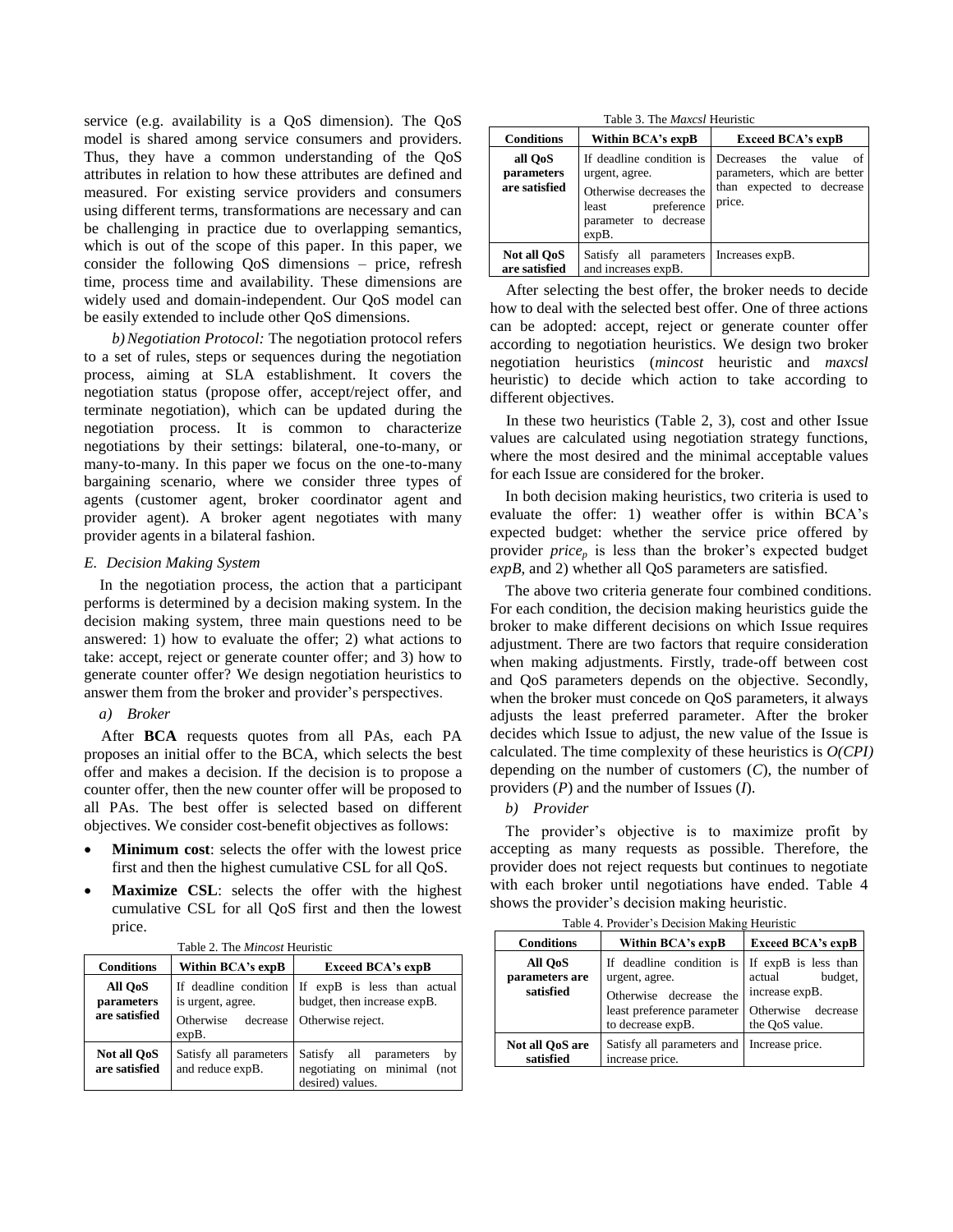## *F. Negotiation Strategy*

The negotiation strategy underpins the counter offer generation process using various strategy functions which guide to what degree the agent concedes or bargains considering time and market factors.

The strategy functions control whether an agent concedes on certain Issues, or in the alternative, negotiates very hard in each negotiation until the deadline is reached.

The new value *new*<sup>*i*</sup><sub>*a* $\rightarrow$   $\land$ *a*</sub> proposed by agent *a* (e.g. broker) to opponent ^a (e.g. provider) for Issue *i* depends on the current value of Issue *i* proposed by the opponent agent  $cv_{\lambda a}^i$ , the best expected value *bestv*<sup>*i*</sup> and a strategy function.

$$
newv_{a \to \wedge a}^i = cv_{\wedge a}^i + \alpha_a^i(\chi_1, \chi_2...\chi_n)(bestv_a^i - cv_{\wedge a}^i)
$$
 (11)

The strategy function  $\alpha_a^i(\chi_1, \chi_2...\chi_n)$  guides the speed of adjustment, where  $\chi_n$  indicates different factors (such as time, market related factors), which will be explained below. **Opportunity**: At time *t,* the probability that an agent is ranked as the most preferred candidate is defined using the condition of opportunity  $C_o(c_b, p_t)$ . At time *t, c<sub>t</sub>* indicates the number of competitors, and  $p_t$  indicates the number of partner[s\[14\],](#page-7-8) e.g. for a broker, competitors are other brokers and partners are providers.

$$
C_o (c_b p_t) = 1 - \left(\frac{c_t - 1}{c_t}\right)^{p_t}
$$
 (12)

**Competition**: At time *t*, the competition  $C_c$  ( $c_p$ ,  $p_t$ ) in the market depends on the demand and supply ratio (equation 13). At time *t*,  $c_t$  indicates the number of customers, and  $p_t$ indicates the number of providers. The resource/market competition has the largest effect on the equilibrium price [\[14\].](#page-7-8)

$$
C_c(c_b \ p_t) = \frac{c_t}{p_t} \tag{13}
$$

**Time**: At time *t* the negotiation deadline condition *Cdl(t)* of an agent depends on the deadline *tnd* and negotiation start time *tns*.

$$
C_{dl}(t) = \frac{t - t_{ns}}{t_{nd} - t_{ns}}
$$
(14)

The negotiation period is the variation between negotiation start time *tns* and negotiation deadline *tnd*. As deadline is a time-based condition, the well-adopted timedependent functions, such as Linear (L), Boulware (B) or Conceder (C) are generally used to model how an agent varies its offer with time. These time-based functions are often used in negotiation systems because of their simplicity [\[10\]\[11\].](#page-7-9) In this paper, we use a similar model and consider time, market (opportunity and competition) conditions to design new strategy functions for negotiation.

**For the broker**, we propose the strategy function for a particular issue by considering opportunity, competition and time constraints in equation 15:

$$
\alpha(t, c_t, p_t, \gamma) = e^{(\gamma \times C_{dl}(t) \frac{(C_o(c_t, p_t))}{C_c(c_t, p_t)})^{\beta}} \times \ln k \qquad (15)
$$

**For the provider**, we propose strategy function for a particular issue by considering opportunity, competition and time constraints in equation 16:

$$
\alpha(t, c_t, p_t) = e^{(C_{di}(t) \frac{(C_o(c_t, p_t))}{C_c(c_t, p_t)})^{\beta}} \times \ln k \tag{16}
$$

In equations 15 and 16, the function  $\alpha(.)$  varies from 0 to 1 and guides the changes in the values of an Issue in the subsequent counter offers from its current value to the maximum allowable value within the negotiation deadline. The *k* is a constant value to make sure the value of *α(.)*  varies from 0 to 1.

In equation 15,  $\gamma$  indicates the preference of the Issue considered by the customer. The degree of compensation depends on a parameter *β* and reflects the conceding nature of the broker. The higher value of  $\beta$  (>1) results in a steeper curve, i.e., faster increment in  $\alpha$  with time indicating a more conceding attitude of the negotiating party. The lower value of  $\beta$  (<1) represents the restrictive attitude. The reason for us to design our strategy using exponential and not polynomial models is because the polynomial concedes faster at the beginning than the exponential one, even though both behave similarly on a whole level. For a small value of  $\beta$  the exponential waits longer than the polynomial model before it starts conceding. The objective of broker is to maximize profit by waiting as long as possible to start conceding.

### III. PERFORMANCE EVALUATION

We present the performance results obtained from an extensive set of experiments by comparing our proposed heuristics with the most recently proposed heuristic (referred as *base*) [\[9\].](#page-7-7) The performance of each proposed heuristic *depends on three factors: time, cost and market constraints*. Therefore, to analyse how these heuristic can achieve customer, broker and provider"s objectives, the following experimental scenarios are considered

- *Impact of negotiation deadline (time factor)*: The impact of 4 sets of negotiation timeframes from the customer"s perspective is observed; we use number 1 to 4 to represent the variation from "very urgent" to "very relaxed".
- *Impact of broker expected margin (cost factor)*: The impact of 4 sets of initial broker expected margins (varying from 20% to 50% over budget), are observed.
- *Impact of market factor*: The impact of 4 sets of market factors (varying the ratio in relation to the number of providers and customers from less than 10%,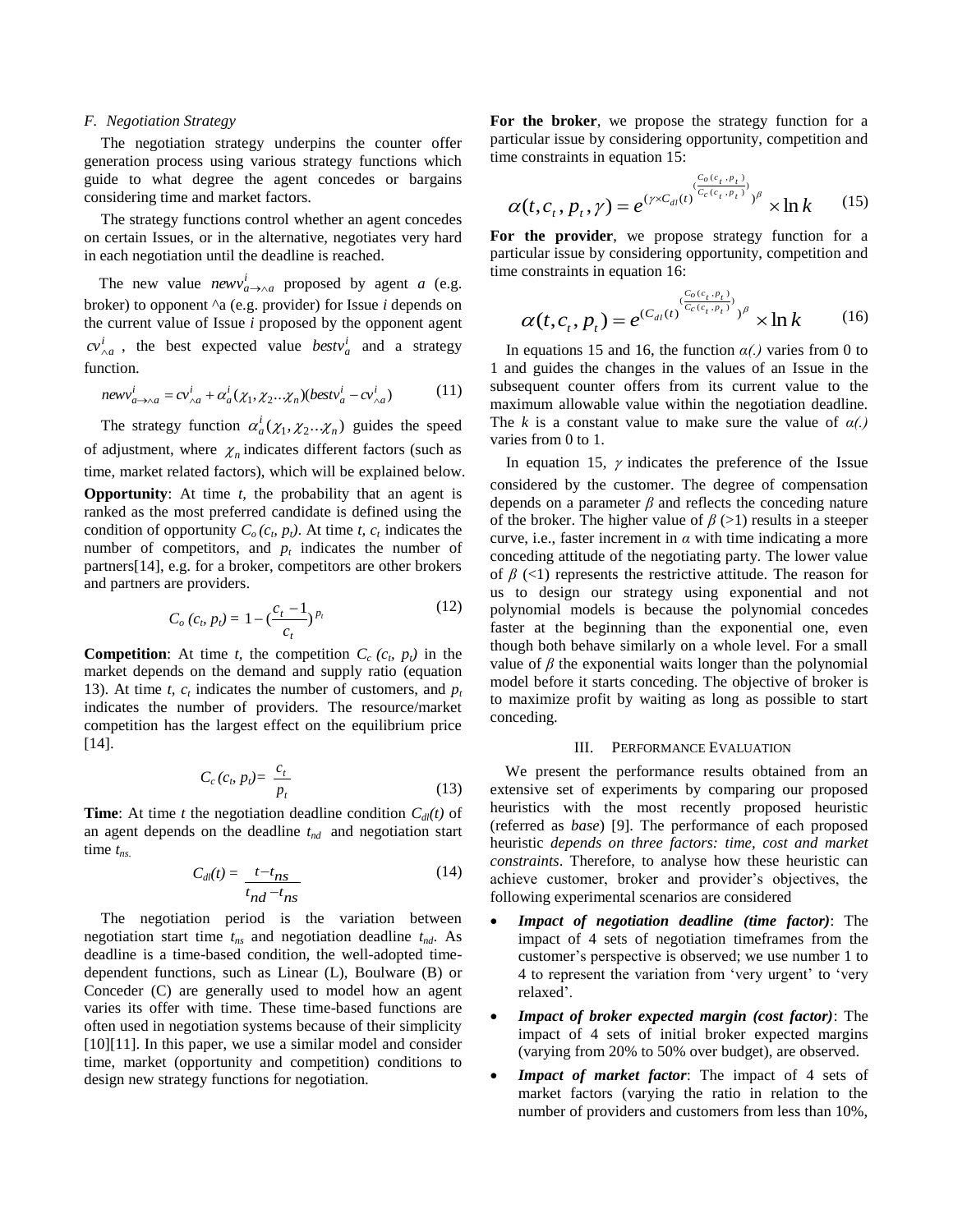30%, 70%, and more than 90%), are observed. Numbers 1 to 4 are used to represent each set.

### *A. Experimental Methodology*

We implemented a prototype of the framework considering both time and market factors using real data shared with us by cloud provider CA Technologies. CA Technologies offers a number of enterprise software solutions to customers delivered as SaaS. The data provided included the response, refresh and processing times of an enterprise solution hosted on VMs, as measured by the quality assurance team. As SaaS availability depends on the infrastructure availability, this information is collected from CloudHarmony benchmarking system [\[13\],](#page-7-10) which provides real data from Cloud providers. These data are collected over 4 days including weekdays, weekends and Easter public holiday.

- *Availability*: Varies from 98.654% (Colosseum) to 100% (Amazon EC2) as derived from Cloud Harmony.
- *Process Time*: The mean  $5.243 \ (\pm 2.043)$  s.
- **Refresh Time**: The mean  $1.581 \ (\pm 1.383)$  s.
- *Cost*: Cost is considered similar to Windows VMs from 3rd party IaaS providers, which varies from \$0.34 per hour (VCloud Express) to \$0.46 per hour (Amazon EC2).

We conducted experiments considering 50 concurrent users based on the CA provided data, which is designed according to their customer historic data. The summary of customer data is:

- *Availability*: uniformly distributed and varies from 99.95% to 100%.
- *Process Time*: normally distributed mean  $1.5 \left(\pm 1\right)$  s.
- *Refresh Time*: normally distributed mean  $2 (\pm 1)$  s. *Software service set***:** consists of 3 editions.
- *The expected discount percentage*: normally distributed with mean value 30% (variation  $\pm$  20%).
- *The preference level of each QoS parameter*: uniformly distributed between 0 and 1.
- *Budget: normally distributed with mean \$40 (± \$10).*

# *B. Reference Heuristic*

For comparing our proposed heuristics, we used the most recent work related to our context on automated negotiation proposed by Zulkernine and Martin [9]. They developed a time-based Sigmond function in their negotiation process for generating counter offers. We however, consider both time and market functions in Clouds. To compare their negotiation strategy, we have implemented their heuristics and Sigmond function with the objective of cost minimization.

# *C. Result Analysis*

The following performance metrics are considered for evaluation based on the objectives of the negotiating parties:

- *Average broker's profit***:** The broker"s average profit from accepted customers.
- *CSL improvement*: The average CSL improvement over base.
- *Average provider's profit*: The average provider's profit for accepting customers.
- *Average round of negotiation:* The average number of negotiations conducted during the negotiation process to reach mutual agreement.
- *Number of successful negotiations:* The number of successful negotiations reaching mutual agreement.



Figure 4: Impact of Deadline Variation

*a) Variation of negotiation deadline:* The experiment is designed to evaluate *mincost* and *maxcsl* during negotiation deadline variations.

 The bar chart in Fig. 4a represents average broker profit while the line chart represents the CSL improvement over *base* heuristic. For all the negotiation deadline variations, *mincost* generates the highest profit (up to 400%) for the broker over *maxcsl* and *base*. The reason for such a trend is that the broker concedes less or bargains harder for more profit. In terms of CSL improvement, *maxcsl* results in the highest improvement (up to 15%) over *base*, since it is designed to sacrifice profit for a higher CSL.

 From the providers' perspective (Fig. 4b), on average *maxcsl* generates more profit for providers, because the *maxcsl* aims at satisfying all Issues within the broker's budget, which leaves more profit for providers.

 Fig. 4c shows the average negotiation round for *base* increases dramatically when deadlines are varied (as *base* is only time dependent), whereas our proposed heuristics increases slightly (less than 2 rounds), as market factors also impact on the negotiation process. In terms of the number of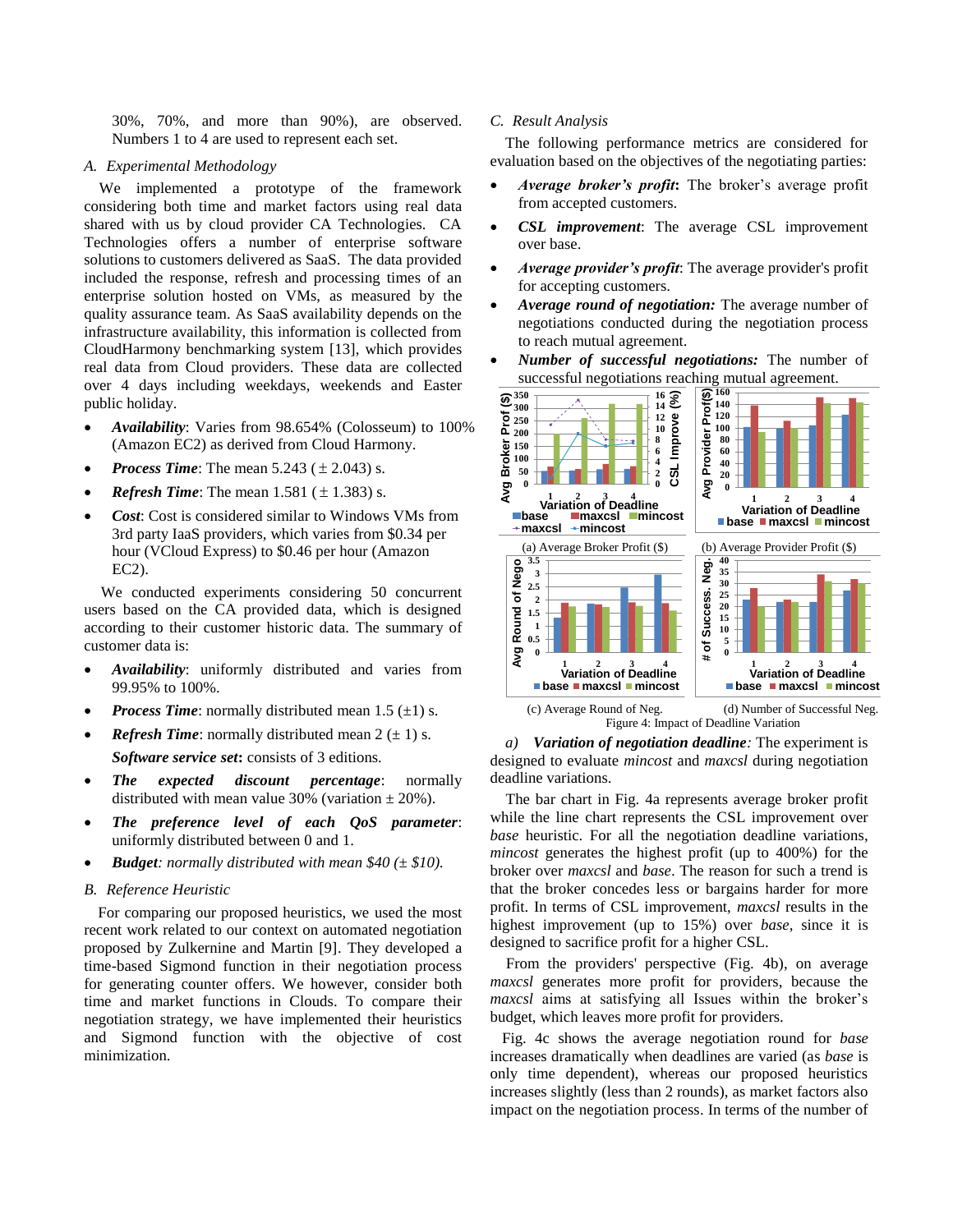successful negotiations (Fig. 4d), when the deadline becomes relaxed, our proposed heuristic performs better and increases in trend, as there is more bargening time.

 In summary, *mincost* generates more broker profit while *maxcsl* generates improved CSL and increased provider profit by increasing the number of successful negotiations with similar negotiation rounds.



*b) Variation of initial expected margin:* As increase in expected margin leads to reduced initial broker budget (cost), the experiment is designed to evaluate *mincost* and *maxcsl* heuristics during the varition of broker costs. The expected margin varies from 20% to 50%, since after 50% the observed trend is similar.

 Fig. 5a bar chart depicts that the *mincost* generates the highest profit for the broker, which is up to 200% more than the *base*. The line chart shows that the *maxcsl* has improved CSL by up to 15% over the *mincost.* Fig. 5b shows that the *maxcsl* generates a higher profit for providers when the broker negotiates for higher levels of CSL.

 Generally, the average round of negotiations increases for all heuristics when the expected margin increases (Fig. 5c), because when time and market factors are constant, the broker is required to negotiate more rounds with less budget to achieve the objectives and reach agreement.

In summary, during expected margin variations, the *mincost* generates more profit for the broker, whereas *maxcls* achieves more profit for the provider as the broker sacrifices cost for securing improved CSL.

*c) Variation of the market factor***:** The experiment is conducted to evaluate the proposed heuristics during the variation of market factors. When market factors vary from 1 to 4, which represents an increase in market competition, the *mincost* generates up to twice the profit than the base (Fig. 6a bar chart) and the *maxcsl* improves up to 4 times more CSL compare to *mincost* (Fig.6a line chart). The broker"s profit generated by *base* only changes slightly during market factor variations, as *base* does not consider market conditions. When the market factor is 2, the profit and CSL are less due to less rounds of negotiation.

Fig. 6b illustrates that the provider's profit decreases due to an increase in market competition. The *maxcsl* generates more profit for providers than *mincost* and *base*, as *maxcsl* considers the CSL as the highest priority, which leaves more profit for providers.

 When competition increases, more negotiation rounds are required to reach agreement (Fig. 6c), as participants bargain harder and the number of opportunities to reach agreement increases (Fig. 6d).

 To conclude, the experiment demostrates that *mincost* produces more profit while the *maxcsl* achives better CSL for the broker and more profit for providers.



#### IV. RELATED WORKS

With the advancement of web technology, various approaches of resource allocation have been developed for distributed systems [\[17\].](#page-7-11) Current literature indicates that research focusing on resource allocation is rapidly growing. However questions remain as to whether multi-agent systems can be adopted in the domain of resource allocation. In this context several multi-agent approaches were developed to leverage the wide applicability and efficient adoption of multi-agent systems for the heterogeneous domain [\[18\].](#page-7-12) However, these approaches have some limitations when applied to Cloud. For example, most popular strategies such as Game theory [\[19\],](#page-7-13) Reinforcement Learning [\[20\]](#page-7-14) and Markov Decision Process (MDP) [\[21\]](#page-7-15) require either expensive storage of each status or that every agent is required to expose tactics to opponents. Therefore, these approaches are not applicable for Cloud where private information such as the number of utilized resources is not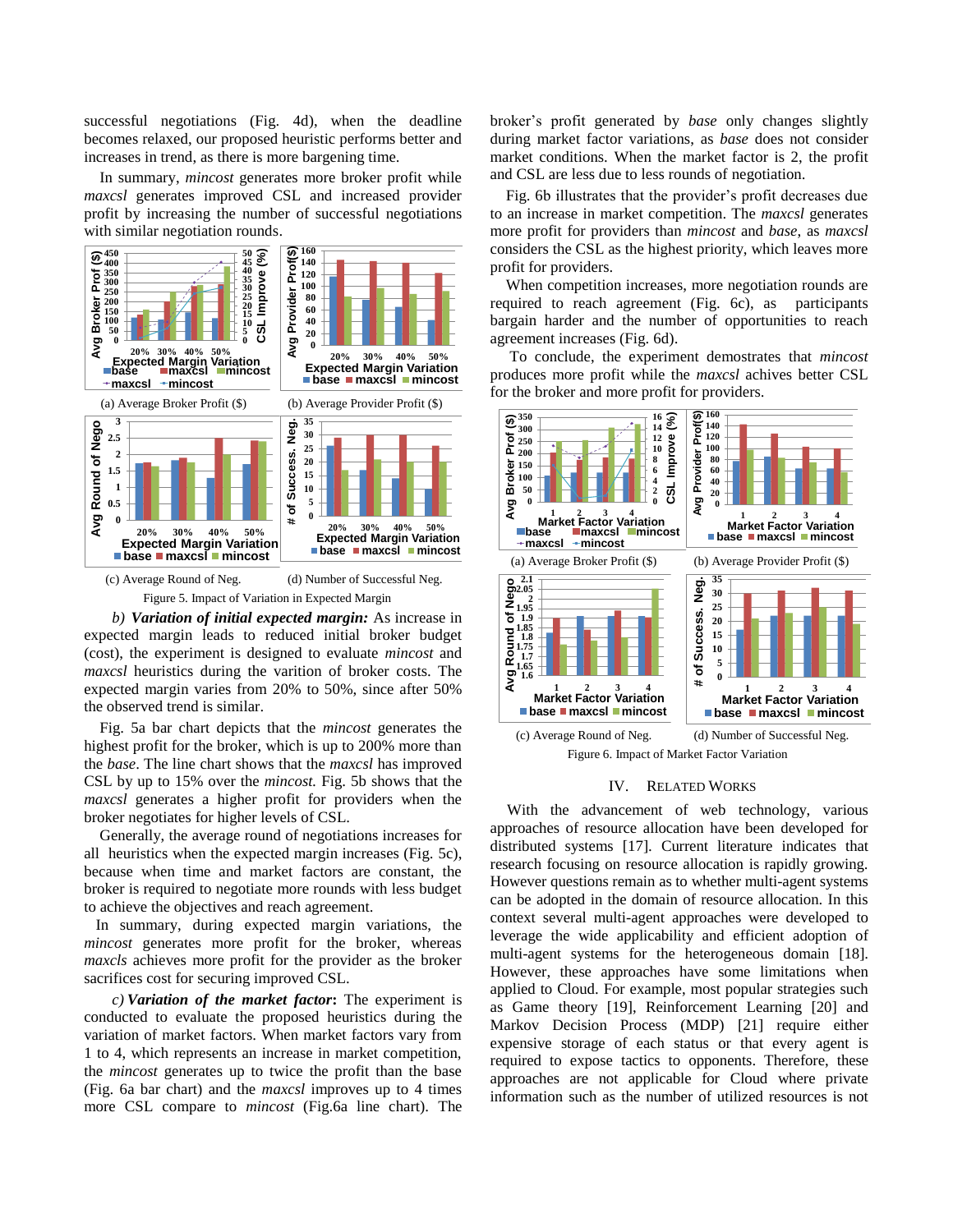advertised. Other approaches such as fuzzy similarity and adaptive fuzzy logic [\[22\],](#page-7-16) lead to inaccurate negotiation, and thus, result in failed negotiations.

Faratin et al. presented a formal model of negotiation between autonomous agents in service-oriented environments [\[3\].](#page-7-17) Chhetri, et al. proposed an agent-based negotiation architecture for coordinated negotiation in service composition [\[4\].](#page-7-18) Comuzzi and Pernici proposed a negotiation broker framework to support semi-automated or fully automated negotiation of QoS for service selection [\[10\].](#page-7-9) Similarly, Zulkernine et al. proposed a policy based negotiation broker framework for automated negotiation of SLA"s [\[9\].](#page-7-7) Dastjerdi and Buyya proposed negotiation strategies for infrastructure layer in Cloud which depends on provider resource capabilities [\[24\].](#page-7-19) These approaches have not considered elements such as CSL objectives, broker's profit, and market factors in their algorithms.

## V. CONCLUSIONS AND FUTURE WORK

In Clouds, SLA is a legal contract between the consumer and provider to guarantee the QoS. Negotiation is essential for both participants to feel comfortable about meeting their objectives prior to SLA finalization. In this paper, we proposed a novel negotiation framework which included strategies and decision making heuristics by considering factors such as time, market constraints and trade-offs.

Our two proposed algorithms have been evaluated by using real data from a cloud-hosted enterprise software solution provided by CA Technologies. Results show that our proposed heuristics minimize cost or maximize CSL in comparison to the most recently proposed base heuristic.

In the future, we plan to evaluate additional issues in the context of SaaS in Cloud by considering trade-off between cost and CSL. Moreover, the penalty for negotiation failure from the consumer's perspective (e.g. no service offered for a consumer request) will be considered. We will also investigate the renegotiations by considering the dynamic changes of customer needs.

#### **ACKNOWLEDGMENTS**

This work is supported by the Australian Research Council (ARC) via Discovery/Linkage Project grants. We thank our colleagues [Rodrigo Calheiros](http://people.eng.unimelb.edu.au/rnc/) and Bevan Mailman for their comments on improving the paper, Shanshan Wu for implementing and testing part of the system.

#### **REFERENCES**

- <span id="page-7-0"></span>[1] K. Chao, R. Anane, J. H. Chen, and R. Gatward, (2002). Negotiating Agents in a Market-Oriented Grid. In Proceedings of the 2<sup>nd</sup> IEEE/ACM International Symposium on Cluster Computing and the Grid (CCGRID 2002), Berlin, Germany.
- <span id="page-7-3"></span>[2] K. M. Sim, (2006). A Survey of Bargaining Models for Grid Resource Allocation. ACM SIGECOM:E-Commerce Exchange, 5(5), pp. 22–32.
- <span id="page-7-17"></span>[3] P. Faratin, C. Sierra, and N. R. Jennings, (1998). Negotiation Decision Functions for Autonomous Agents. Rototics and Autonomous System 24 (3-4), pp. 159-182.
- <span id="page-7-18"></span>[4] M. Chhetri, et. al., (2006). A Coordinated Architecture for the Agent-based Service Level Agreement Negotiation of Web Service Composition. In Proceedings of Australian Software Engineering Conference. (ASWEC), Sydney, Australia.
- [5] M. Comuzzi, and B. Pernici, (2005). An Architecture for Flexible Web Service QoS Negotiation. In Proceeding of the 9<sup>th</sup> IEEE International Enterprise Computing Conference, The Netherlands.
- <span id="page-7-5"></span>[6] F. Zulkernine, et al., (2009). In A Policy-Based Middleware for Web Services SLA Negotiation. IEEE International Conference on Web Serivce (ICWS), pp. 1043-1050.
- [7] J. Akhani, S. Chaudhary, and G. Somani, (2011). Negotiation for Resource Allocation in IaaS Cloud, In Proceedings of the 4th Annual ACM Bangalore Conference, Bangalore, India.
- [8] J. Brzostowski and R. Kowalczy, (2006). Adaptive Negotiation with On-Line Prediction of Opponent Behaviour in Agent-Based Negotiations. In Proceedings of the IEEE/WIC International Conference on Intelligent Agent Technology, HongKong, China.
- <span id="page-7-7"></span>[9] F. Zukernine and P. Martin, (2011). An adaptive and intelligent SLA negotiation system for web services. IEEE Transactions of Service Computing, vol. 4, no. 1, pp. 31-43.
- <span id="page-7-9"></span>[10] M. Shell, M. Comuzzi, and B. Pernici, (2007). An Architecture for Flexible Web Service QoS Negotiation. In Proceedings of the  $1<sup>st</sup>$ IEEE International Enterprise Distributed Object Computing (EDOC) Conference, Maryland, USA.
- <span id="page-7-6"></span>[11] H. Li, S. Su, and H. Lam, (2006). On Automated e-Business Negotiations: Goal, Policy, Strategy and Plans of Decision and Action, Journal of Organizational Computing and Electronic Commerce, vol. 13, no. 1, pp. 1-29.
- <span id="page-7-4"></span>[12] [http://vitlive.com/,](http://vitlive.com/) accessed on  $10^{th}$  April 2012.
- <span id="page-7-10"></span>[13] [http://www.cloudharmony.com/,](http://www.cloudharmony.com/) accessed on 6<sup>th</sup> April 2012.
- <span id="page-7-8"></span>[14] M. Comuzzi, and B. Pernici, (2009). A Framework for the QoS-Based Web Service Contracting, ACM Transaction on the Web, vol. 3, no. 3.
- <span id="page-7-2"></span>[15] [http://sites.google.com/site/gistcloudresearchgroup/automated-sla](http://sites.google.com/site/gistcloudresearchgroup/automated-sla-negotiation)[negotiation,](http://sites.google.com/site/gistcloudresearchgroup/automated-sla-negotiation) accessed on  $10^{th}$  April 2012.
- <span id="page-7-1"></span>[16] S. K. Garg, C. Vecchiola, and R. Buyya, (2012). Mandi: A Market Exchange for Trading Utility and Cloud Computing Services. The Journal of Supercomputing, DOI: 10.1007/s11227-011-0568-6.
- <span id="page-7-11"></span>[17] K. Czajkowski, I. Foster, and C. Kesselman, (1999). Resource Co-Allocation in Computational Grids. In Proc. 8th IEEE Symp. On High Performance Distributed Computing.
- <span id="page-7-12"></span>[18] J. W. Cao, D. P. Spooner, and G. R. Nudd, (2002). Agent-based Resource Management for Grid Computing. In Proceedings of 2nd Intl. Symposium on Cluster Computing and the Grid, Germany.
- <span id="page-7-13"></span>[19] K. Binmore, and N. Vulkan, (1997). Applying Game Theory to Automated Negotiation. Paper prepared for DIMACS Workshop on Economics, Game Theory and the Internet.
- <span id="page-7-14"></span>[20] S. Arai, K. Sycara, and T. Payne, (2000). Experience-Learning in based Reinforcement Learning to Acquire Multi-Agent Domain. The Sixth Pacific Rim International Conference on Artificial. Intelligence, Springer-Verlag.
- <span id="page-7-15"></span>[21] F. Teuteberg, and K. Kurbel, (2002). Anticipating Agents' Negotiation Strategies in an E-marketplace Using Belief Models. In Proceedings of 5th Intl. Conference on Business Information System, Poland.
- <span id="page-7-16"></span>[22] P. Faratin, et. al., (2000). Using Similarity Criteria to Make Negotiation Trade-Offs. In Proceedings of 4th International Conference on Multi-Agent Systems, pp.d119-126, Boston, USA.
- <span id="page-7-20"></span>[23] M. Comuzzi and B. Pernici, (2009). A Framework for the QoS-Based Web Service Contracting, ACM Transaction on the Web, 3(3) pp.1-10,
- <span id="page-7-19"></span>[24] A. V. Dastjerdi and R. Buyya, (2012). [An Autonomous Reliability-](http://www.cloudbus.org/papers/RNCloud-CCGrid2012.pdf)[Aware Negotiation Strategy for Cloud Computing Environments.](http://www.cloudbus.org/papers/RNCloud-CCGrid2012.pdf) In Proceedings of the 12th IEEE/ACM International Symposium on Cluster, Cloud, and Grid Computing (CCGrid), Ottawa, Canada.
- <span id="page-7-21"></span>[25] [http://www.cordys.com/cordys-for-cloud-brokers,](http://www.cordys.com/cordys-for-cloud-brokers) access on  $10<sup>th</sup>$  April 2012.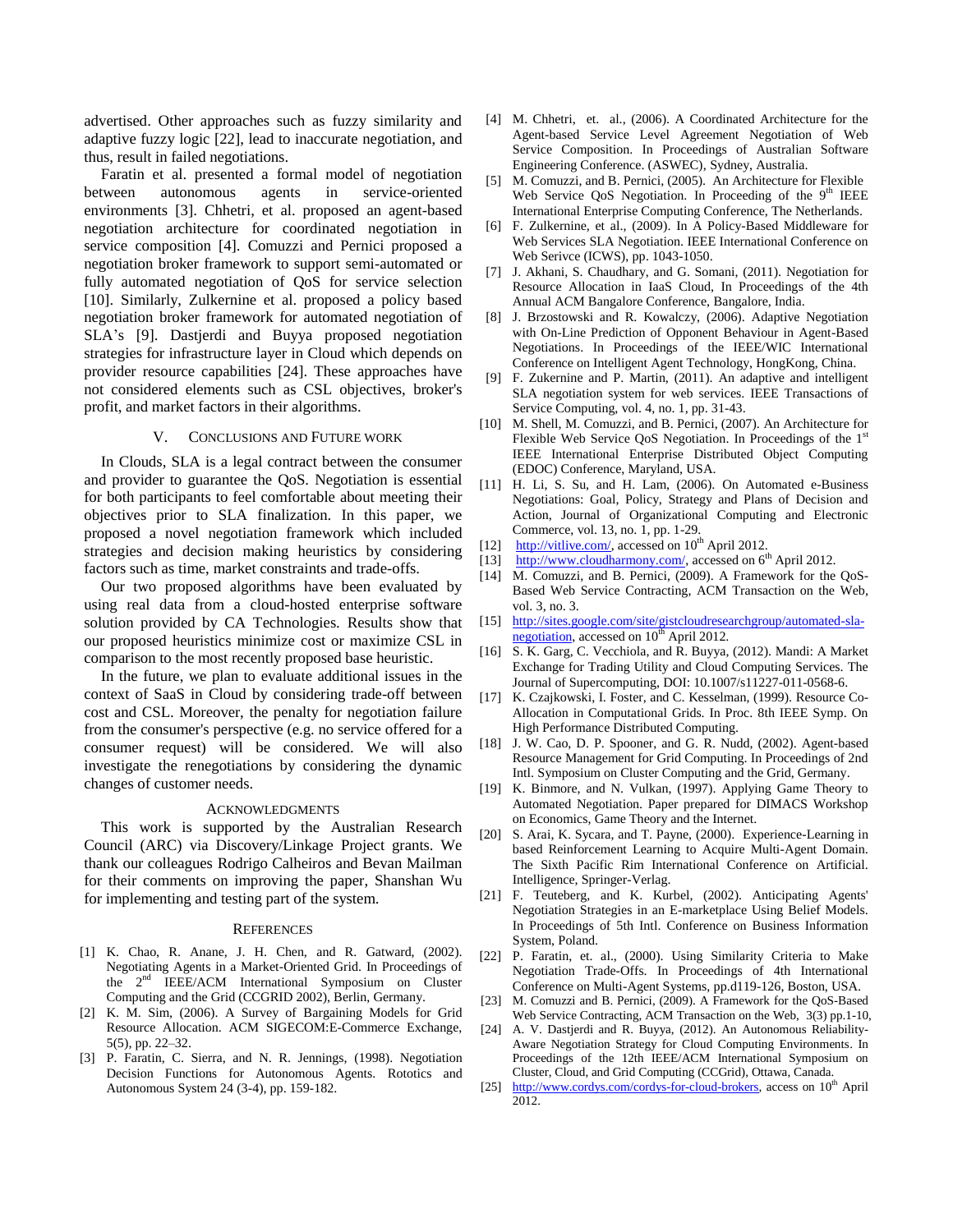# **Appendix A**

# **1.1. Negotiation Policy Specification**

The negotiation policy specifications are used to specify QoS parameters, which are to be negotiated and the acceptable range of them to reach the mutual agreement. In this section, we propose the QoS model and policy specification.

## *A. QoS Model*

Different participants' using different terms is one of the critical challenges in SLA negotiation [\[23\].](#page-7-20) In our framework, a QoS model is used to provide shared knowledge about QoS attributes among negotiating participants. A QoS model defines a set of QoS dimensions. Each QoS dimension represents a specific quality aspect of a service, such as refresh time, availability, and price. In our QoS model, a quality dimension is defined using: a title, a category, a name, a description, and a metric. The QoS model is shared among service consumers and service providers. Thus, they have a common understanding on the QoS attributes about how they are defined, how they are measured, and so on. In this paper, we consider the following QoS dimensions – price, refresh time, process time and availability. These dimensions are the ones that are mostly used and they are domain-independent. Our QoS model can be easily extended to include other QoS dimensions.

 Before negotiation, both participants specify the rule of QoS parameter in a policy specification. The policy usually refers to a high-level description of goals to be achieved and actions to be taken in different situations.

# *B. Policy Specification*

Our policy specification is inspired by WS-Policy and XACML. WS-Policy is a XML-based specification, in which assertions are basic blocks [\[25\].](#page-7-21) Each assertion defines domain specific constrains, capabilities, and requirements. However, the WS-Policy framework does not provide any assertion, and therefore users of this framework need to develop their own assertions. XACML is a XML-based language which is standardized by OASIS and has been successfully used widely as access-control policy languages [\[23\].](#page-7-20) With XACML, the QoS parameter constraints can be  $\blacksquare$ domain-independent, because XACML is based on generic data type. However, both of them are only machine-readable but not human-readable, especially for non-IT background users. Therefore, based on the concept of constraints and goals in WS-Policy and XACML, we design our domainindependent policy in a both human-readable and machinereadable manner by providing web user interface to register constraints (rules) and goals.

The main concepts of our policy specification are rules and goals:

- The rules: are used to specify the QoS parameters and the acceptable range of these parameters (Fig. 2).
- The goals: are non-negotiable rules.

Moreover, in order to take care of different policy rules from different agents we provide a rule register to extend policy flexibly.

| <b>RuleName</b> | ProcessTime      |  |
|-----------------|------------------|--|
| RuleDescription | $\leq x$ seconds |  |
| LowerValue      | $\circ$          |  |
| UpperValue      | 3                |  |

**Figure 2:** Negotiation Rule Register Web Form.

In Fig. 2, the rule names are QoS parameters. The lower value and upper value fields are lower and upper bounds of the rule value. If a rule does not exist, there is another interface to register new rule names. Any policy and rule registered by providers are stored in Policy DB component of the framework. The NPT component matches these policies with customer QoS parameters during the negotiation.

# **1.2. Negotiation Protocol**

The negotiation protocol refers to a set of rules, steps or sequences during the negotiation process, aiming at SLA establishment. It covers the negotiation states (e.g. propose offer, accept/reject offer, and terminate negotiation). It is common to characterize negotiations by their settings: bilateral, one-to-many, or many-to-many. In this paper we focus on the one-to-many bargaining setting, where we consider three types of agents (CA, BCA and PA). A BCA negotiates with many PAs in a bilateral fashion.

During the negotiation process, the negotiation status is updated using negotiation states described in Table1. **Table 1.** The Negotiation States and Description Summary

| <b>States</b>    | <b>Description</b>                                  |
|------------------|-----------------------------------------------------|
| <b>PROPOSE</b>   | The agent propose initial or counter offer to the   |
|                  | opponent agent.                                     |
| <b>REJECT</b>    | The agent does not accept the offer proposed by the |
|                  | opponent agent.                                     |
| <b>ACCEPT</b>    | The agent accepts the offer proposed by the         |
|                  | opponent agent.                                     |
| <b>FAILURE</b>   | System failure, trigger renegotiation.              |
| <b>TERMINATE</b> | Negotiation is terminated due to timeout or no      |
|                  | mutual agreement.                                   |

 In our framework, the sequential negotiation process is described as follows and depicted in Fig. 3:

**Phase 1**: *CA submits requests*: CA requests services on behalf of the customer to the Broker.

**Phase 2**: The BCA requests initial proposals from all providers, who are registered in the Directory. The values sent from BCA to PAs are expected values.

**Phase 3:** *PAs propose initial offer:* All PAs propose initial offers based on their current capabilities and availability to fulfil BCA"s requirements.

**Phase 4**: *Negotiation Process with PAs:*

a). If there are providers who can fulfil all requirements, then the BCA selects the best vendor.